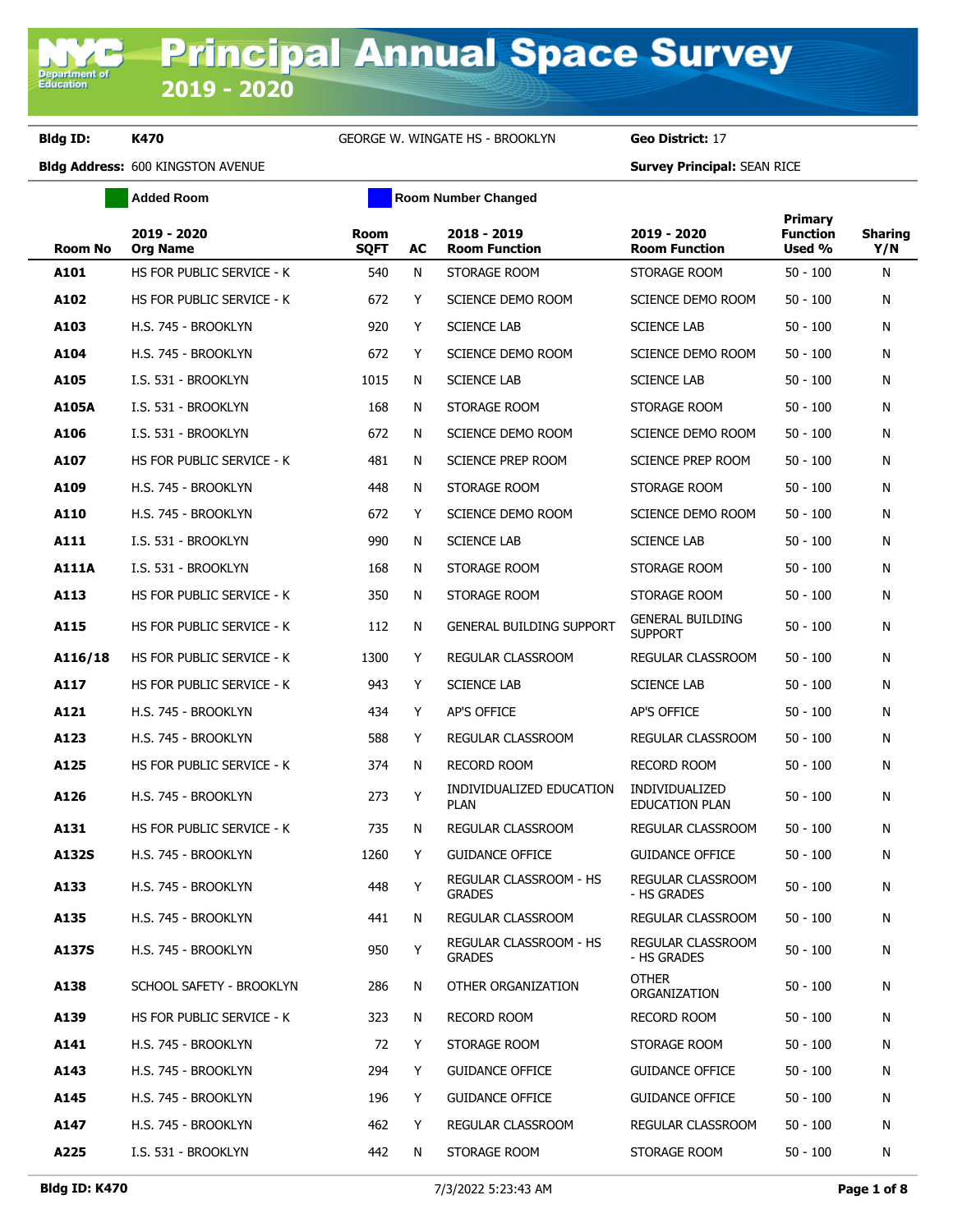**Added Room Room Room Number Changed** 

| <b>Room No</b> | 2019 - 2020<br><b>Org Name</b> | <b>Room</b><br><b>SQFT</b> | AC | 2018 - 2019<br><b>Room Function</b> | 2019 - 2020<br><b>Room Function</b> | Primary<br><b>Function</b><br>Used % | Sharing<br>Y/N |
|----------------|--------------------------------|----------------------------|----|-------------------------------------|-------------------------------------|--------------------------------------|----------------|
| A227           | I.S. 531 - BROOKLYN            | 646                        | N  | STORAGE ROOM                        | STORAGE ROOM                        | $50 - 100$                           | N              |
| <b>A228-MR</b> | I.S. 531 - BROOKLYN            | 800                        | N  | REGULAR CLASSROOM                   | REGULAR CLASSROOM                   | $50 - 100$                           | N              |
| A229           | I.S. 531 - BROOKLYN            | 525                        | N  | REGULAR CLASSROOM                   | REGULAR CLASSROOM                   | $50 - 100$                           | N              |
| A230           | I.S. 531 - BROOKLYN            | 560                        | N  | OTHER OFFICE                        | OTHER OFFICE                        | $50 - 100$                           | N              |
| A240           | I.S. 531 - BROOKLYN            | 4150                       | N  | <b>LIBRARY</b>                      | LIBRARY                             | $50 - 100$                           | N              |
| A245           | I.S. 531 - BROOKLYN            | 210                        | N  | STORAGE ROOM                        | STORAGE ROOM                        | $50 - 100$                           | N              |
| A253           | I.S. 531 - BROOKLYN            | 336                        | N  | OTHER OFFICE                        | OTHER OFFICE                        | $50 - 100$                           | N              |
| <b>AG01</b>    | HS FOR PUBLIC SERVICE - K      | 874                        | Y  | REGULAR CLASSROOM                   | REGULAR CLASSROOM                   | $50 - 100$                           | N              |
| <b>AG02</b>    | HS FOR PUBLIC SERVICE - K      | 912                        | Y  | REGULAR CLASSROOM                   | REGULAR CLASSROOM                   | $50 - 100$                           | N              |
| <b>AG03</b>    | HS FOR PUBLIC SERVICE - K      | 912                        | Y  | <b>REGULAR CLASSROOM</b>            | REGULAR CLASSROOM                   | $50 - 100$                           | N              |
| AG04           | HS FOR PUBLIC SERVICE - K      | 260                        | N  | STORAGE ROOM                        | STORAGE ROOM                        | $50 - 100$                           | N              |
| <b>AG05</b>    | HS FOR PUBLIC SERVICE - K      | 912                        | Y  | REGULAR CLASSROOM                   | REGULAR CLASSROOM                   | $50 - 100$                           | N              |
| <b>AG06</b>    | HS FOR PUBLIC SERVICE - K      | 322                        | N  | PARENT'S ROOM                       | PARENT'S ROOM                       | $50 - 100$                           | N              |
| <b>AG07</b>    | HS FOR PUBLIC SERVICE - K      | 851                        | Y  | REGULAR CLASSROOM                   | REGULAR CLASSROOM                   | $50 - 100$                           | N              |
| <b>AG08</b>    | HS FOR PUBLIC SERVICE - K      | 357                        | N  | <b>TEACHER'S ROOM</b>               | <b>TEACHER'S ROOM</b>               | $50 - 100$                           | N              |
| <b>AG09</b>    | HS FOR PUBLIC SERVICE - K      | 740                        | Y  | REGULAR CLASSROOM                   | REGULAR CLASSROOM                   | $50 - 100$                           | N              |
| AG09B          | HS FOR PUBLIC SERVICE - K      | 851                        | Y  | <b>REGULAR CLASSROOM</b>            | REGULAR CLASSROOM                   | $50 - 100$                           | N              |
| <b>AG12</b>    | HS FOR PUBLIC SERVICE - K      | 483                        | N  | DEAN'S OFFICE                       | <b>DEAN'S OFFICE</b>                | $50 - 100$                           | N              |
| <b>AG16</b>    | HS FOR PUBLIC SERVICE - K      | 264                        | Y  | <b>GUIDANCE OFFICE</b>              | <b>GUIDANCE OFFICE</b>              | $50 - 100$                           | N              |
| <b>AG17A</b>   | HS FOR PUBLIC SERVICE - K      | 851                        | Y  | REGULAR CLASSROOM                   | REGULAR CLASSROOM                   | $50 - 100$                           | N              |
| <b>AG17B</b>   | HS FOR PUBLIC SERVICE - K      | 740                        | Y  | REGULAR CLASSROOM                   | REGULAR CLASSROOM                   | $50 - 100$                           | N              |
| <b>AG18</b>    | HS FOR PUBLIC SERVICE - K      | 594                        | Y  | REGULAR CLASSROOM                   | REGULAR CLASSROOM                   | $50 - 100$                           | N              |
| <b>AG19</b>    | HS FOR PUBLIC SERVICE - K      | 540                        | Y  | <b>REGULAR CLASSROOM</b>            | REGULAR CLASSROOM                   | $50 - 100$                           | N              |
| <b>AG20</b>    | HS FOR PUBLIC SERVICE - K      | 616                        | Y  | REGULAR CLASSROOM                   | REGULAR CLASSROOM                   | $50 - 100$                           | N              |
| <b>AG23</b>    | HS FOR PUBLIC SERVICE - K      | 760                        | Y  | REGULAR CLASSROOM                   | REGULAR CLASSROOM                   | $50 - 100$                           | N              |
| <b>AG25</b>    | HS FOR PUBLIC SERVICE - K      | 810                        | Y  | REGULAR CLASSROOM                   | REGULAR CLASSROOM                   | $50 - 100$                           | Ν              |
| <b>AG28</b>    | HS FOR PUBLIC SERVICE - K      | 238                        | N  | STORAGE ROOM                        | STORAGE ROOM                        | $50 - 100$                           | N              |
| <b>AG32</b>    | HS FOR PUBLIC SERVICE - K      | 286                        | Ν  | DUPLICATING/COPY ROOM               | DUPLICATING/COPY<br><b>ROOM</b>     | $50 - 100$                           | N              |
| <b>AG34</b>    | HS FOR PUBLIC SERVICE - K      | 264                        | N  | <b>REGULAR CLASSROOM</b>            | REGULAR CLASSROOM                   | $50 - 100$                           | N              |
| <b>AG35</b>    | HS FOR PUBLIC SERVICE - K      | 1050                       | Y  | REGULAR CLASSROOM                   | REGULAR CLASSROOM                   | $50 - 100$                           | N              |
| <b>AG36</b>    | HS FOR PUBLIC SERVICE - K      | 644                        | Y  | REGULAR CLASSROOM                   | REGULAR CLASSROOM                   | $50 - 100$                           | N              |
| <b>AG37</b>    | HS FOR PUBLIC SERVICE - K      | 1116                       | Y  | REGULAR CLASSROOM                   | REGULAR CLASSROOM                   | $50 - 100$                           | N              |
| <b>AG38</b>    | HS FOR PUBLIC SERVICE - K      | 644                        | Y  | REGULAR CLASSROOM                   | REGULAR CLASSROOM                   | $50 - 100$                           | N              |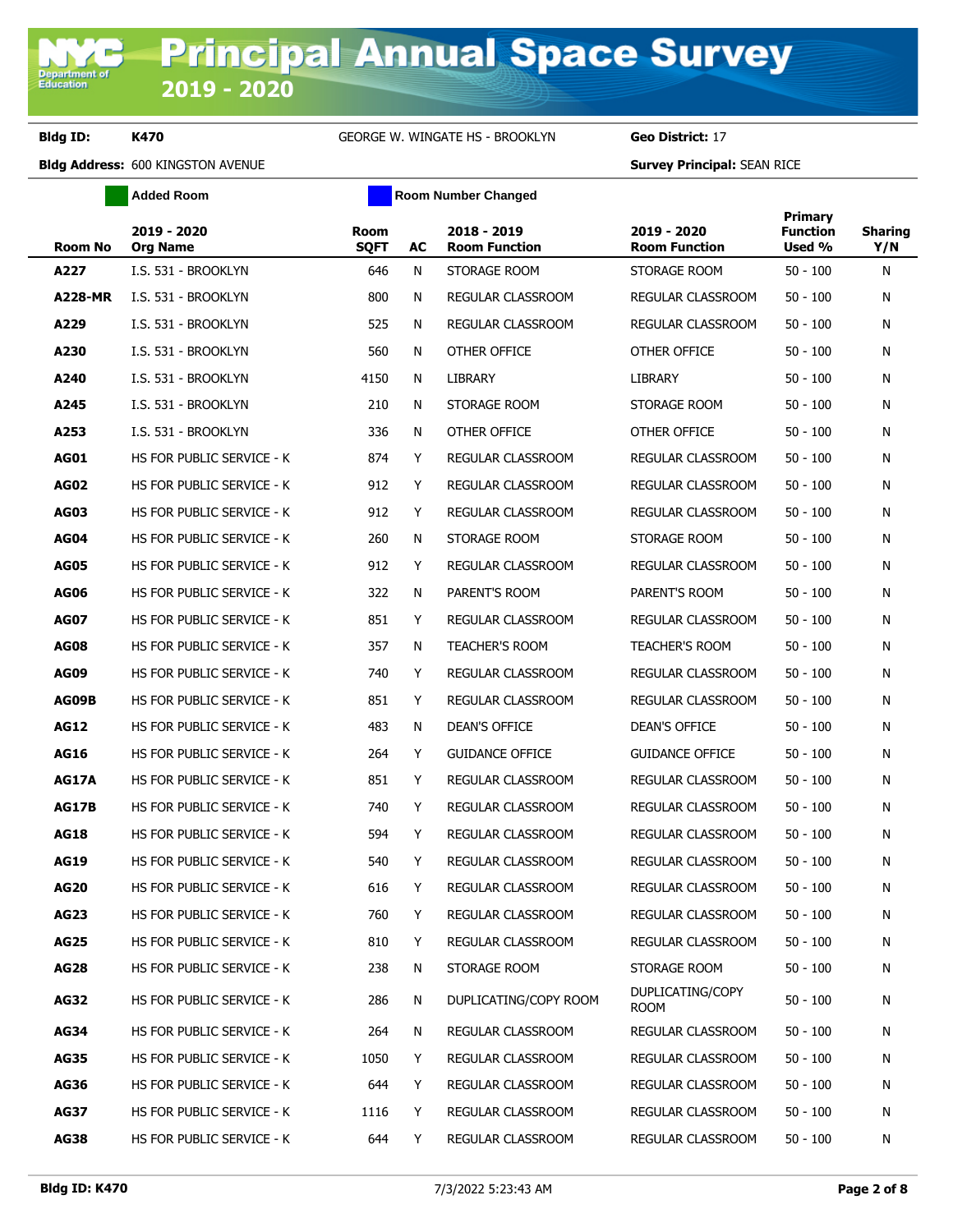**Added Room Room Room Number Changed** 

| <b>Room No</b>   | 2019 - 2020<br><b>Org Name</b> | Room<br><b>SQFT</b> | AC | 2018 - 2019<br><b>Room Function</b> | 2019 - 2020<br><b>Room Function</b>       | Primary<br><b>Function</b><br>Used % | <b>Sharing</b><br>Y/N |
|------------------|--------------------------------|---------------------|----|-------------------------------------|-------------------------------------------|--------------------------------------|-----------------------|
| <b>AG40</b>      | HS FOR PUBLIC SERVICE - K      | 572                 | N  | <b>GENERAL BUILDING SUPPORT</b>     | <b>GENERAL BUILDING</b><br><b>SUPPORT</b> | $50 - 100$                           | N                     |
| <b>AG47</b>      | HS FOR PUBLIC SERVICE - K      | 1406                | N  | <b>GENERAL/MAIN OFFICE</b>          | <b>GENERAL/MAIN</b><br><b>OFFICE</b>      | $50 - 100$                           | N                     |
| <b>ASTOR1</b>    | H.S. 745 - BROOKLYN            | 225                 | N  | STORAGE ROOM                        | STORAGE ROOM                              | $50 - 100$                           | N                     |
| <b>ASTOR2</b>    | H.S. 745 - BROOKLYN            | 156                 | N  | STORAGE ROOM                        | STORAGE ROOM                              | $50 - 100$                           | N                     |
| <b>ASTOR3</b>    | H.S. 745 - BROOKLYN            | 133                 | N  | STORAGE ROOM                        | STORAGE ROOM                              | $50 - 100$                           | N                     |
| <b>ASTOR4</b>    | H.S. 745 - BROOKLYN            | 140                 | N  | STORAGE ROOM                        | STORAGE ROOM                              | $50 - 100$                           | N                     |
| <b>ASTOR5</b>    | H.S. 745 - BROOKLYN            | 195                 | N  | STORAGE ROOM                        | STORAGE ROOM                              | $50 - 100$                           | N                     |
| <b>AUD</b>       | H.S. 745 - BROOKLYN            | 9860                | Y  | AUDITORIUM                          | AUDITORIUM                                | 50 - 100                             | N                     |
| <b>AUDSTOR</b>   | H.S. 745 - BROOKLYN            | 238                 | N  | <b>GENERAL BUILDING SUPPORT</b>     | <b>GENERAL BUILDING</b><br><b>SUPPORT</b> | $50 - 100$                           | N                     |
| <b>BR</b>        | HS FOR PUBLIC SERVICE - K      | 9000                | N  | <b>GENERAL BUILDING SUPPORT</b>     | <b>GENERAL BUILDING</b><br><b>SUPPORT</b> | $50 - 100$                           | N                     |
| <b>BR OFF</b>    | HS FOR PUBLIC SERVICE - K      | 825                 | N  | OTHER OFFICE                        | OTHER OFFICE                              | $50 - 100$                           | N                     |
| C <sub>101</sub> | H.S. 745 - BROOKLYN            | 792                 | Y  | REGULAR CLASSROOM                   | <b>REGULAR CLASSROOM</b>                  | $50 - 100$                           | N                     |
| C <sub>102</sub> | H.S. 745 - BROOKLYN            | 240                 | N  | STORAGE ROOM                        | STORAGE ROOM                              | $50 - 100$                           | N                     |
| C103/5           | H.S. 745 - BROOKLYN            | 804                 | Y  | <b>HOME ECONOMICS</b>               | HOME ECONOMICS                            | $50 - 100$                           | N                     |
| C <sub>104</sub> | H.S. 745 - BROOKLYN            | 72                  | N  | STORAGE ROOM                        | STORAGE ROOM                              | $50 - 100$                           | N                     |
| C109S            | H.S. 745 - BROOKLYN            | 936                 | Y  | PRINCIPAL'S OFFICE                  | PRINCIPAL'S OFFICE                        | $50 - 100$                           | N                     |
| C <sub>110</sub> | H.S. 745 - BROOKLYN            | 507                 | N  | <b>TEACHER'S ROOM</b>               | <b>TEACHER'S ROOM</b>                     | $50 - 100$                           | N                     |
| C111             | H.S. 745 - BROOKLYN            | 792                 | Y  | REGULAR CLASSROOM                   | REGULAR CLASSROOM                         | $50 - 100$                           | N                     |
| C112             | H.S. 745 - BROOKLYN            | 210                 | N  | <b>TEACHER'S ROOM</b>               | <b>TEACHER'S ROOM</b>                     | $50 - 100$                           | N                     |
| C113             | H.S. 745 - BROOKLYN            | 552                 | Y  | REGULAR CLASSROOM                   | <b>REGULAR CLASSROOM</b>                  | $50 - 100$                           | N                     |
| C115             | H.S. 745 - BROOKLYN            | 621                 | Y  | <b>REGULAR CLASSROOM</b>            | <b>REGULAR CLASSROOM</b>                  | $50 - 100$                           | N                     |
| C117             | H.S. 745 - BROOKLYN            | 621                 | Y  | <b>REGULAR CLASSROOM</b>            | REGULAR CLASSROOM                         | $50 - 100$                           | N                     |
| C <sub>119</sub> | H.S. 745 - BROOKLYN            | 336                 | Y  | REGULAR CLASSROOM                   | <b>REGULAR CLASSROOM</b>                  | $50 - 100$                           | N                     |
| C <sub>123</sub> | H.S. 745 - BROOKLYN            | 950                 | Y  | REGULAR CLASSROOM                   | REGULAR CLASSROOM                         | 50 - 100                             | N                     |
| C125             | H.S. 745 - BROOKLYN            | 1728                | Y  | MUSIC ROOM                          | MUSIC ROOM                                | $50 - 100$                           | N                     |
| C127             | H.S. 745 - BROOKLYN            | 1254                | Y  | REGULAR CLASSROOM                   | REGULAR CLASSROOM                         | $50 - 100$                           | N                     |
| C <sub>131</sub> | H.S. 745 - BROOKLYN            | 825                 | Y  | <b>REGULAR CLASSROOM</b>            | REGULAR CLASSROOM                         | $50 - 100$                           | N                     |
| C <sub>133</sub> | H.S. 745 - BROOKLYN            | 918                 | Y  | REGULAR CLASSROOM                   | REGULAR CLASSROOM                         | 50 - 100                             | N                     |
| C134             | H.S. 745 - BROOKLYN            | 264                 | N  | STORAGE ROOM                        | STORAGE ROOM                              | $50 - 100$                           | N                     |
| C <sub>135</sub> | H.S. 745 - BROOKLYN            | 858                 | Y  | <b>FUNDED - LITERACY</b>            | FUNDED - LITERACY                         | 50 - 100                             | N                     |
| C <sub>136</sub> | H.S. 745 - BROOKLYN            | 529                 | N  | STORAGE ROOM                        | STORAGE ROOM                              | $50 - 100$                           | N                     |
| C137             | H.S. 745 - BROOKLYN            | 910                 | Y  | REGULAR CLASSROOM                   | REGULAR CLASSROOM                         | $50 - 100$                           | N                     |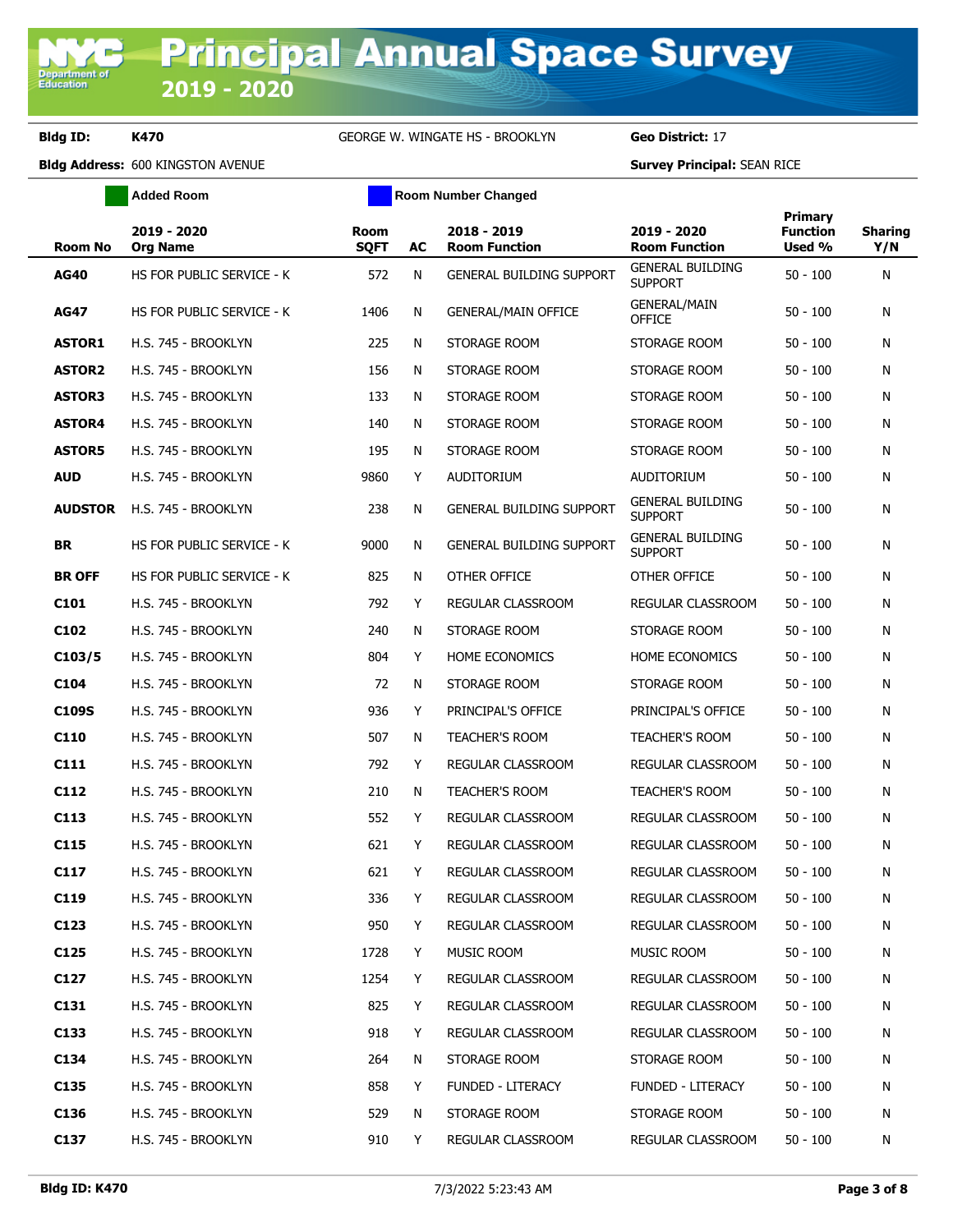**Added Room Room Room Number Changed** 

| <b>Room No</b>    | 2019 - 2020<br><b>Org Name</b> | Room<br><b>SQFT</b> | AC | 2018 - 2019<br><b>Room Function</b> | 2019 - 2020<br><b>Room Function</b>       | Primary<br><b>Function</b><br>Used % | <b>Sharing</b><br>Y/N |
|-------------------|--------------------------------|---------------------|----|-------------------------------------|-------------------------------------------|--------------------------------------|-----------------------|
| C141              | H.S. 745 - BROOKLYN            | 858                 | Y  | REGULAR CLASSROOM                   | REGULAR CLASSROOM                         | $50 - 100$                           | N                     |
| <b>C142-MR</b>    | H.S. 745 - BROOKLYN            | 126                 | N  | <b>GENERAL BUILDING SUPPORT</b>     | <b>GENERAL BUILDING</b><br><b>SUPPORT</b> | $50 - 100$                           | N                     |
| C143              | H.S. 745 - BROOKLYN            | 910                 | Y  | OTHER OFFICE                        | OTHER OFFICE                              | $50 - 100$                           | N                     |
| C144              | H.S. 745 - BROOKLYN            | 189                 | N  | <b>GUIDANCE OFFICE</b>              | <b>GUIDANCE OFFICE</b>                    | $50 - 100$                           | N                     |
| C144A             | H.S. 745 - BROOKLYN            | 180                 | N  | <b>GUIDANCE OFFICE</b>              | <b>GUIDANCE OFFICE</b>                    | $50 - 100$                           | N                     |
| C145              | H.S. 745 - BROOKLYN            | 816                 | Y  | REGULAR CLASSROOM                   | REGULAR CLASSROOM                         | $50 - 100$                           | N                     |
| C147              | H.S. 745 - BROOKLYN            | 220                 | Y  | <b>GENERAL BUILDING SUPPORT</b>     | <b>GENERAL BUILDING</b><br><b>SUPPORT</b> | $50 - 100$                           | N                     |
| C <sub>201</sub>  | I.S. 531 - BROOKLYN            | 475                 | Y  | PRINCIPAL'S OFFICE                  | PRINCIPAL'S OFFICE                        | $50 - 100$                           | N                     |
| <b>C201A</b>      | I.S. 531 - BROOKLYN            | 676                 | N  | <b>GENERAL/MAIN OFFICE</b>          | <b>GENERAL/MAIN</b><br><b>OFFICE</b>      | $50 - 100$                           | N                     |
| C <sub>202</sub>  | I.S. 531 - BROOKLYN            | 189                 | N  | OTHER OFFICE                        | OTHER OFFICE                              | $50 - 100$                           | N                     |
| C204              | I.S. 531 - BROOKLYN            | 64                  | N  | STORAGE ROOM                        | STORAGE ROOM                              | $50 - 100$                           | N                     |
| C <sub>205</sub>  | I.S. 531 - BROOKLYN            | 594                 | N  | REGULAR CLASSROOM                   | REGULAR CLASSROOM                         | $50 - 100$                           | N                     |
| C206              | I.S. 531 - BROOKLYN            | 72                  | N  | STORAGE ROOM                        | STORAGE ROOM                              | $50 - 100$                           | N                     |
| C <sub>207</sub>  | I.S. 531 - BROOKLYN            | 621                 | N  | REGULAR CLASSROOM                   | REGULAR CLASSROOM                         | $50 - 100$                           | N                     |
| C209              | I.S. 531 - BROOKLYN            | 621                 | N  | REGULAR CLASSROOM                   | REGULAR CLASSROOM                         | $50 - 100$                           | N                     |
| C <sub>211</sub>  | I.S. 531 - BROOKLYN            | 621                 | N  | REGULAR CLASSROOM                   | REGULAR CLASSROOM                         | $50 - 100$                           | N                     |
| C212              | I.S. 531 - BROOKLYN            | 190                 | N  | OTHER OFFICE                        | OTHER OFFICE                              | $50 - 100$                           | N                     |
| C <sub>213</sub>  | I.S. 531 - BROOKLYN            | 594                 | N  | REGULAR CLASSROOM                   | REGULAR CLASSROOM                         | $50 - 100$                           | N                     |
| <b>C214A</b>      | I.S. 531 - BROOKLYN            | 200                 | N  | OTHER OFFICE                        | OTHER OFFICE                              | $50 - 100$                           | N                     |
| C <sub>2</sub> 15 | I.S. 531 - BROOKLYN            | 594                 | N  | <b>REGULAR CLASSROOM</b>            | REGULAR CLASSROOM                         | $50 - 100$                           | N                     |
| C <sub>217</sub>  | I.S. 531 - BROOKLYN            | 621                 | N  | REGULAR CLASSROOM                   | REGULAR CLASSROOM                         | $50 - 100$                           | N                     |
| C219              | I.S. 531 - BROOKLYN            | 567                 | N  | NON-D75 SPED CLASSROOM              | NON-D75 SPED<br><b>CLASSROOM</b>          | $50 - 100$                           | N                     |
| <b>C219A</b>      | I.S. 531 - BROOKLYN            | 270                 | N  | OTHER OFFICE                        | OTHER OFFICE                              | $50 - 100$                           | N                     |
| C <sub>221</sub>  | I.S. 531 - BROOKLYN            | 675                 | N  | REGULAR CLASSROOM                   | REGULAR CLASSROOM                         | $50 - 100$                           | N                     |
| <b>C221A</b>      | I.S. 531 - BROOKLYN            | 270                 | N  | SOCIAL WORKER/COUNSELOR             | <b>SOCIAL</b><br>WORKER/COUNSELOR         | $50 - 100$                           | N                     |
| C <sub>225</sub>  | I.S. 531 - BROOKLYN            | 936                 | N  | REGULAR CLASSROOM                   | REGULAR CLASSROOM                         | $50 - 100$                           | N                     |
| C <sub>227</sub>  | I.S. 531 - BROOKLYN            | 782                 | N  | REGULAR CLASSROOM                   | REGULAR CLASSROOM                         | $50 - 100$                           | N                     |
| C228              | I.S. 531 - BROOKLYN            | 180                 | N  | STORAGE ROOM                        | STORAGE ROOM                              | $50 - 100$                           | N                     |
| C229              | I.S. 531 - BROOKLYN            | 324                 | Y  | OTHER OFFICE                        | OTHER OFFICE                              | $50 - 100$                           | N                     |
| C <sub>231</sub>  | I.S. 531 - BROOKLYN            | 621                 | N  | SAVE/SUSPENSION ROOM                | SAVE/SUSPENSION<br><b>ROOM</b>            | $50 - 100$                           | N                     |
| C <sub>233</sub>  | I.S. 531 - BROOKLYN            | 621                 | N  | REGULAR CLASSROOM                   | REGULAR CLASSROOM                         | $50 - 100$                           | N                     |
| C <sub>235</sub>  | I.S. 531 - BROOKLYN            | 594                 | N  | REGULAR CLASSROOM                   | REGULAR CLASSROOM                         | $50 - 100$                           | N                     |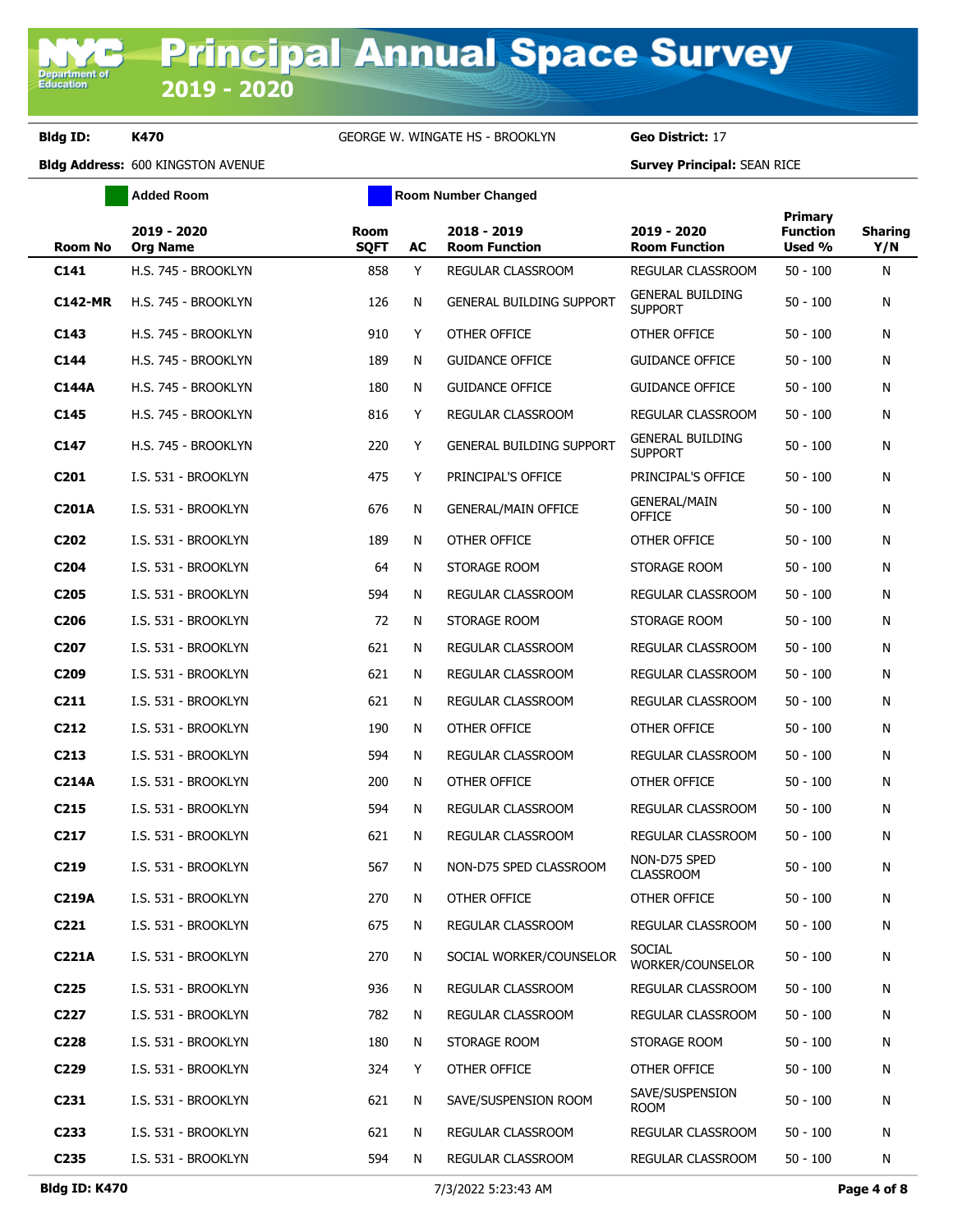**Added Room Room Room Number Changed** 

| <b>Room No</b>   | 2019 - 2020<br><b>Org Name</b>                    | <b>Room</b><br><b>SQFT</b> | AC | 2018 - 2019<br><b>Room Function</b> | 2019 - 2020<br><b>Room Function</b>       | <b>Primary</b><br><b>Function</b><br>Used % | <b>Sharing</b><br>Y/N |
|------------------|---------------------------------------------------|----------------------------|----|-------------------------------------|-------------------------------------------|---------------------------------------------|-----------------------|
| C <sub>236</sub> | I.S. 531 - BROOKLYN                               | 507                        | N  | <b>TEACHER'S ROOM</b>               | <b>TEACHER'S ROOM</b>                     | $50 - 100$                                  | N                     |
| C <sub>237</sub> | I.S. 531 - BROOKLYN                               | 594                        | N  | REGULAR CLASSROOM                   | REGULAR CLASSROOM                         | $50 - 100$                                  | N                     |
| C239             | I.S. 531 - BROOKLYN                               | 567                        | N  | REGULAR CLASSROOM                   | REGULAR CLASSROOM                         | $50 - 100$                                  | Ν                     |
| C241             | I.S. 531 - BROOKLYN                               | 621                        | N  | REGULAR CLASSROOM                   | REGULAR CLASSROOM                         | $50 - 100$                                  | Ν                     |
| C <sub>243</sub> | I.S. 531 - BROOKLYN                               | 594                        | N  | <b>REGULAR CLASSROOM</b>            | REGULAR CLASSROOM                         | $50 - 100$                                  | N                     |
| C <sub>244</sub> | I.S. 531 - BROOKLYN                               | 207                        | N  | OTHER OFFICE                        | OTHER OFFICE                              | $50 - 100$                                  | N                     |
| C <sub>245</sub> | I.S. 531 - BROOKLYN                               | 621                        | N  | REGULAR CLASSROOM                   | <b>REGULAR CLASSROOM</b>                  | $50 - 100$                                  | N                     |
| C <sub>247</sub> | I.S. 531 - BROOKLYN                               | 567                        | N  | REGULAR CLASSROOM                   | REGULAR CLASSROOM                         | $50 - 100$                                  | N                     |
| <b>C250A</b>     | I.S. 531 - BROOKLYN                               | 150                        | N  | MEDIA CENTER                        | MEDIA CENTER                              | $50 - 100$                                  | N                     |
| C301             | K036 SPED - BROOKLYN                              | 324                        | Y  | D75 SPED CLASSROOM                  | D75 SPED<br><b>CLASSROOM</b>              | $50 - 100$                                  | N                     |
| C302             | K036 SPED - BROOKLYN                              | 841                        | Y  | D75 SPED CLASSROOM                  | D75 SPED<br><b>CLASSROOM</b>              | $50 - 100$                                  | N                     |
| C303             | K036 SPED - BROOKLYN                              | 567                        | Y. | D75 SPED CLASSROOM                  | D75 SPED<br><b>CLASSROOM</b>              | $50 - 100$                                  | N                     |
| C305             | K036 SPED - BROOKLYN                              | 594                        | Y  | D75 SPED CLASSROOM                  | D75 SPED<br><b>CLASSROOM</b>              | $50 - 100$                                  | N                     |
| C306             | I.S. 531 - BROOKLYN                               | 783                        | N  | REGULAR CLASSROOM                   | REGULAR CLASSROOM                         | $50 - 100$                                  | N                     |
| C307             | I.S. 531 - BROOKLYN                               | 567                        | Y  | REGULAR CLASSROOM                   | REGULAR CLASSROOM                         | $50 - 100$                                  | N                     |
| C309             | I.S. 531 - BROOKLYN                               | 567                        | Y  | REGULAR CLASSROOM                   | REGULAR CLASSROOM                         | $50 - 100$                                  | N                     |
| C311             | I.S. 531 - BROOKLYN                               | 567                        | Y  | REGULAR CLASSROOM                   | REGULAR CLASSROOM                         | $50 - 100$                                  | Ν                     |
| C312             | I.S. 531 - BROOKLYN                               | 494                        | N  | <b>GENERAL BUILDING SUPPORT</b>     | <b>GENERAL BUILDING</b><br><b>SUPPORT</b> | $50 - 100$                                  | N                     |
| C313             | I.S. 531 - BROOKLYN                               | 567                        | Y  | REGULAR CLASSROOM                   | REGULAR CLASSROOM                         | $50 - 100$                                  | N                     |
| C315             | I.S. 531 - BROOKLYN                               | 567                        | Y  | REGULAR CLASSROOM                   | REGULAR CLASSROOM                         | $50 - 100$                                  | N                     |
| C317             | I.S. 531 - BROOKLYN                               | 567                        | Y  | REGULAR CLASSROOM                   | REGULAR CLASSROOM                         | $50 - 100$                                  | N                     |
| C318             | I.S. 531 - BROOKLYN                               | 135                        | N  | <b>TEACHER'S ROOM</b>               | <b>TEACHER'S ROOM</b>                     | $50 - 100$                                  | N                     |
| C319             | I.S. 531 - BROOKLYN                               | 594                        | Y  | REGULAR CLASSROOM                   | REGULAR CLASSROOM                         | 50 - 100                                    | N                     |
| <b>C319B</b>     | I.S. 531 - BROOKLYN                               | 260                        | N  | AP'S OFFICE                         | AP'S OFFICE                               | $50 - 100$                                  | N                     |
| C320             | I.S. 531 - BROOKLYN                               | 162                        | N  | ATTENDANCE OFFICE                   | ATTENDANCE OFFICE                         | $50 - 100$                                  | N                     |
| C321             | I.S. 531 - BROOKLYN                               | 756                        | Y  | REGULAR CLASSROOM                   | REGULAR CLASSROOM                         | $50 - 100$                                  | N                     |
| C323             | I.S. 531 - BROOKLYN                               | 832                        | Y  | PRINCIPAL'S OFFICE                  | PRINCIPAL'S OFFICE                        | $50 - 100$                                  | N                     |
| C324             | I.S. 531 - BROOKLYN                               | 162                        | N  | <b>TEACHER'S ROOM</b>               | <b>TEACHER'S ROOM</b>                     | $50 - 100$                                  | Ν                     |
| C326             | I.S. 531 - BROOKLYN                               | 2015                       | N  | <b>GENERAL BUILDING SUPPORT</b>     | <b>GENERAL BUILDING</b><br><b>SUPPORT</b> | 50 - 100                                    | N                     |
| C327             | I.S. 531 - BROOKLYN                               | 888                        | N  | REGULAR CLASSROOM                   | REGULAR CLASSROOM                         | 50 - 100                                    | N                     |
| C329             | <b>COMMUNITY BASED</b><br>ORGANIZATION - BROOKLYN | 754                        | Y  | OTHER OFFICE                        | OTHER OFFICE                              | $50 - 100$                                  | N                     |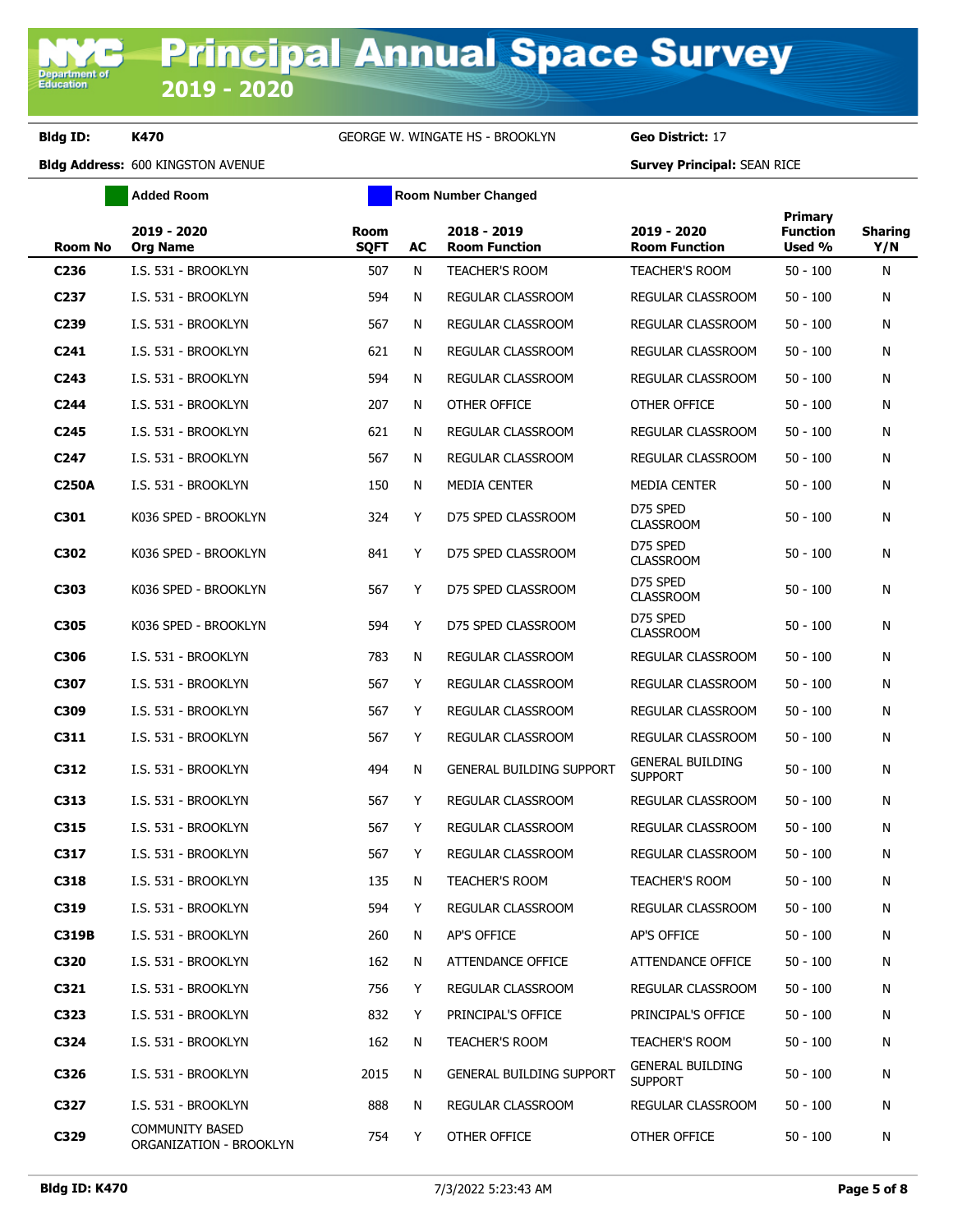**Added Room Room Room Number Changed** 

| <b>Room No</b>   | 2019 - 2020<br><b>Org Name</b>                  | <b>Room</b><br><b>SQFT</b> | AC | 2018 - 2019<br><b>Room Function</b> | 2019 - 2020<br><b>Room Function</b>       | <b>Primary</b><br><b>Function</b><br>Used % | <b>Sharing</b><br>Y/N |
|------------------|-------------------------------------------------|----------------------------|----|-------------------------------------|-------------------------------------------|---------------------------------------------|-----------------------|
| C331             | K036 SPED - BROOKLYN                            | 672                        | Y  | D75 SPED CLASSROOM                  | D75 SPED<br><b>CLASSROOM</b>              | $50 - 100$                                  | N                     |
| C332             | K036 SPED - BROOKLYN                            | 126                        | N  | D75 SPED CLASSROOM                  | D75 SPED<br><b>CLASSROOM</b>              | $50 - 100$                                  | N                     |
| C333             | K036 SPED - BROOKLYN                            | 672                        | Y  | D75 SPED CLASSROOM                  | D75 SPED<br><b>CLASSROOM</b>              | $50 - 100$                                  | N                     |
| C335             | K036 SPED - BROOKLYN                            | 783                        | Y  | D75 SPED CLASSROOM                  | D75 SPED<br><b>CLASSROOM</b>              | $50 - 100$                                  | Ν                     |
| C336             | K036 SPED - BROOKLYN                            | 450                        | N  | D75 SPED CLASSROOM                  | D75 SPED<br><b>CLASSROOM</b>              | $50 - 100$                                  | Ν                     |
| C337             | K036 SPED - BROOKLYN                            | 754                        | Y  | D75 SPED CLASSROOM                  | D75 SPED<br><b>CLASSROOM</b>              | $50 - 100$                                  | Ν                     |
| C339             | K036 SPED - BROOKLYN                            | 672                        | Y  | D75 SPED CLASSROOM                  | D75 SPED<br><b>CLASSROOM</b>              | $50 - 100$                                  | N                     |
| C341             | K036 SPED - BROOKLYN                            | 312                        | N  | <b>GENERAL/MAIN OFFICE</b>          | <b>GENERAL/MAIN</b><br><b>OFFICE</b>      | $50 - 100$                                  | Ν                     |
| C342             | I.S. 531 - BROOKLYN                             | 836                        | N  | REGULAR CLASSROOM                   | REGULAR CLASSROOM                         | $50 - 100$                                  | Ν                     |
| C343             | I.S. 531 - BROOKLYN                             | 594                        | Y  | REGULAR CLASSROOM                   | <b>REGULAR CLASSROOM</b>                  | $50 - 100$                                  | Ν                     |
| C345             | I.S. 531 - BROOKLYN                             | 616                        | Y  | REGULAR CLASSROOM                   | REGULAR CLASSROOM                         | $50 - 100$                                  | Ν                     |
| C347             | I.S. 531 - BROOKLYN                             | 594                        | Y  | <b>REGULAR CLASSROOM</b>            | REGULAR CLASSROOM                         | $50 - 100$                                  | N                     |
| C348             | I.S. 531 - BROOKLYN                             | 836                        | Y  | REGULAR CLASSROOM                   | REGULAR CLASSROOM                         | $50 - 100$                                  | Ν                     |
| C349             | I.S. 531 - BROOKLYN                             | 300                        | Y  | <b>DEAN'S OFFICE</b>                | DEAN'S OFFICE                             | $50 - 100$                                  | Ν                     |
| <b>CG01</b>      | HS FOR PUBLIC SERVICE - K                       | 783                        | N  | <b>AP'S OFFICE</b>                  | AP'S OFFICE                               | $50 - 100$                                  | N                     |
| <b>CG03</b>      | HS FOR PUBLIC SERVICE - K                       | 1254                       | Y  | MULTI-PURPOSE CLASSROOM             | <b>MULTI-PURPOSE</b><br><b>CLASSROOM</b>  | $50 - 100$                                  | Ν                     |
| <b>CG09</b>      | HS FOR PUBLIC SERVICE - K                       | 285                        | N  | <b>GENERAL BUILDING SUPPORT</b>     | <b>GENERAL BUILDING</b><br><b>SUPPORT</b> | $50 - 100$                                  | Ν                     |
| <b>GYMSTOR</b>   | I.S. 531 - BROOKLYN                             | 136                        | N  | STORAGE ROOM                        | STORAGE ROOM                              | $50 - 100$                                  | Ν                     |
| H <sub>102</sub> | HS FOR PUBLIC SERVICE - K                       | 330                        | N  | STORAGE ROOM                        | STORAGE ROOM                              | $50 - 100$                                  | N                     |
| H104             | HS FOR PUBLIC SERVICE - K                       | 96                         | N  | STORAGE ROOM                        | STORAGE ROOM                              | $50 - 100$                                  | Ν                     |
| H105             | HS FOR PUBLIC SERVICE - K                       | 170                        | N. | <b>TEACHER'S ROOM</b>               | <b>TEACHER'S ROOM</b>                     | $50 - 100$                                  | Ν                     |
| <b>H105A</b>     | HS FOR PUBLIC SERVICE - K                       | 4056                       | N  | <b>GENERAL BUILDING SUPPORT</b>     | <b>GENERAL BUILDING</b><br><b>SUPPORT</b> | $50 - 100$                                  | Ν                     |
| H107             | SCHOOL BASED HEALTH CENTER -<br><b>BROOKLYN</b> | 1224                       | N  | NURSE/MEDICAL SUITE                 | NURSE/MEDICAL<br><b>SUITE</b>             | $50 - 100$                                  | Ν                     |
| H108             | I.S. 531 - BROOKLYN                             | 264                        | N  | <b>COACH'S OFFICE</b>               | <b>COACH'S OFFICE</b>                     | $50 - 100$                                  | Ν                     |
| H110             | K036 SPED - BROOKLYN                            | 240                        | N  | OTHER OFFICE                        | OTHER OFFICE                              | $50 - 100$                                  | Ν                     |
| H111             | I.S. 531 - BROOKLYN                             | 1116                       | Y  | DANCE ROOM                          | DANCE ROOM                                | $50 - 100$                                  | N                     |
| H114             | I.S. 531 - BROOKLYN                             | 1116                       | Y  | <b>WEIGHT ROOM</b>                  | WEIGHT ROOM                               | $50 - 100$                                  | N                     |
| H118             | I.S. 531 - BROOKLYN                             | 176                        | N  | OTHER OFFICE                        | OTHER OFFICE                              | $50 - 100$                                  | Ν                     |
| <b>HG04</b>      | I.S. 531 - BROOKLYN                             | 110                        | N  | STORAGE ROOM                        | STORAGE ROOM                              | $50 - 100$                                  | N                     |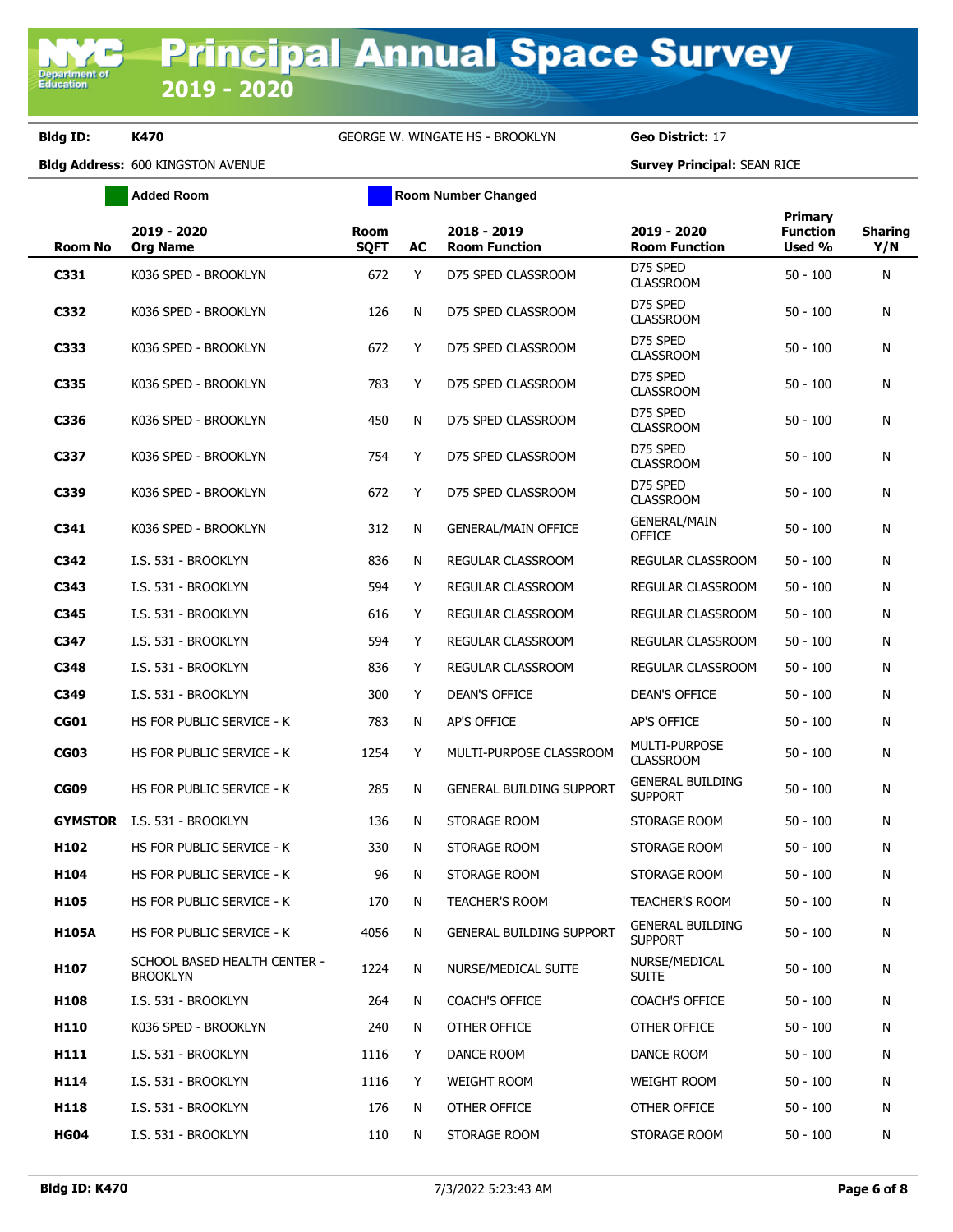Department of<br>Education

## **Bldg ID: K470** GEORGE W. WINGATE HS - BROOKLYN **Geo District:** 17

|                  | <b>Added Room</b>                                                                                                                                                                            | <b>Room Number Changed</b> |           |                                     |                                      |                                      |                       |
|------------------|----------------------------------------------------------------------------------------------------------------------------------------------------------------------------------------------|----------------------------|-----------|-------------------------------------|--------------------------------------|--------------------------------------|-----------------------|
| <b>Room No</b>   | 2019 - 2020<br><b>Org Name</b>                                                                                                                                                               | <b>Room</b><br><b>SQFT</b> | <b>AC</b> | 2018 - 2019<br><b>Room Function</b> | 2019 - 2020<br><b>Room Function</b>  | Primary<br><b>Function</b><br>Used % | <b>Sharing</b><br>Y/N |
| <b>HG05</b>      | I.S. 531 - BROOKLYN                                                                                                                                                                          | 242                        | N         | OTHER OFFICE                        | OTHER OFFICE                         | $50 - 100$                           | Ν                     |
| <b>HG06</b>      | I.S. 531 - BROOKLYN                                                                                                                                                                          | 108                        | N         | STORAGE ROOM                        | STORAGE ROOM                         | $50 - 100$                           | N                     |
| <b>HG08</b>      | HS FOR PUBLIC SERVICE - K                                                                                                                                                                    | 242                        | N         | SOCIAL WORKER/COUNSELOR             | SOCIAL<br>WORKER/COUNSELOR           | $50 - 100$                           | Ν                     |
| <b>HGGYM</b>     | I.S. 531 - BROOKLYN                                                                                                                                                                          | 9180                       | N         | <b>GYMNASIUM</b>                    | <b>GYMNASIUM</b>                     | $50 - 100$                           | N                     |
| KIT <sub>1</sub> | I.S. 531 - BROOKLYN                                                                                                                                                                          | 1640                       | N         | <b>KITCHEN</b>                      | <b>KITCHEN</b>                       | $50 - 100$                           | N                     |
| KIT <sub>2</sub> | I.S. 531 - BROOKLYN                                                                                                                                                                          | 760                        | N         | <b>KITCHEN</b>                      | <b>KITCHEN</b>                       | $50 - 100$                           | Ν                     |
| KIT <sub>3</sub> | I.S. 531 - BROOKLYN                                                                                                                                                                          | 264                        | N         | STORAGE ROOM                        | STORAGE ROOM                         | $50 - 100$                           | N                     |
| KIT <sub>4</sub> | I.S. 531 - BROOKLYN                                                                                                                                                                          | 270                        | N         | STORAGE ROOM                        | STORAGE ROOM                         | $50 - 100$                           | Ν                     |
| KIT <sub>5</sub> | I.S. 531 - BROOKLYN                                                                                                                                                                          | 63                         | N         | <b>TEACHER'S CAFETERIA</b>          | <b>TEACHER'S</b><br><b>CAFETERIA</b> | $50 - 100$                           | Ν                     |
| KIT <sub>6</sub> | I.S. 531 - BROOKLYN                                                                                                                                                                          | 150                        | N         | OTHER OFFICE                        | OTHER OFFICE                         | $50 - 100$                           | N                     |
| KIT <sub>7</sub> | I.S. 531 - BROOKLYN                                                                                                                                                                          | 63                         | N         | OTHER OFFICE                        | OTHER OFFICE                         | $50 - 100$                           | Ν                     |
| KIT <sub>8</sub> | I.S. 531 - BROOKLYN                                                                                                                                                                          | 153                        | N         | STORAGE ROOM                        | STORAGE ROOM                         | $50 - 100$                           | N                     |
| <b>PCAF</b>      | I.S. 531 - BROOKLYN                                                                                                                                                                          | 15096                      | N         | STUDENT CAFETERIA                   | STUDENT CAFETERIA                    | $50 - 100$                           | N                     |
| <b>TCAF</b>      | I.S. 531 - BROOKLYN                                                                                                                                                                          | 775                        | N         | <b>TEACHER'S CAFETERIA</b>          | <b>TEACHER'S</b><br><b>CAFETERIA</b> | $50 - 100$                           | N                     |
| <b>VAULT</b>     | HS FOR PUBLIC SERVICE - K                                                                                                                                                                    | 286                        | N         | <b>RECORD ROOM</b>                  | <b>RECORD ROOM</b>                   | $50 - 100$                           | Ν                     |
| <b>W STOR</b>    | I.S. 531 - BROOKLYN                                                                                                                                                                          | 168                        | N         | STORAGE ROOM                        | STORAGE ROOM                         | $50 - 100$                           | N                     |
|                  | How many hallway bathrooms for students are there in your building?                                                                                                                          |                            |           |                                     |                                      | 12                                   |                       |
|                  | Are any of the student bathrooms being shared by multiple schools?                                                                                                                           |                            |           |                                     |                                      | Y                                    |                       |
|                  | Are all the student bathrooms open throughout the day?                                                                                                                                       |                            |           |                                     |                                      | Y                                    |                       |
|                  | Please identify the number of non-instructional spaces, not reported above, being used for<br>instructional purposes, academic intervention services, or therapeutic or counseling services: |                            |           |                                     |                                      | 0                                    |                       |
|                  | Are any of those non-instructional spaces being shared?                                                                                                                                      |                            |           |                                     |                                      | N                                    |                       |